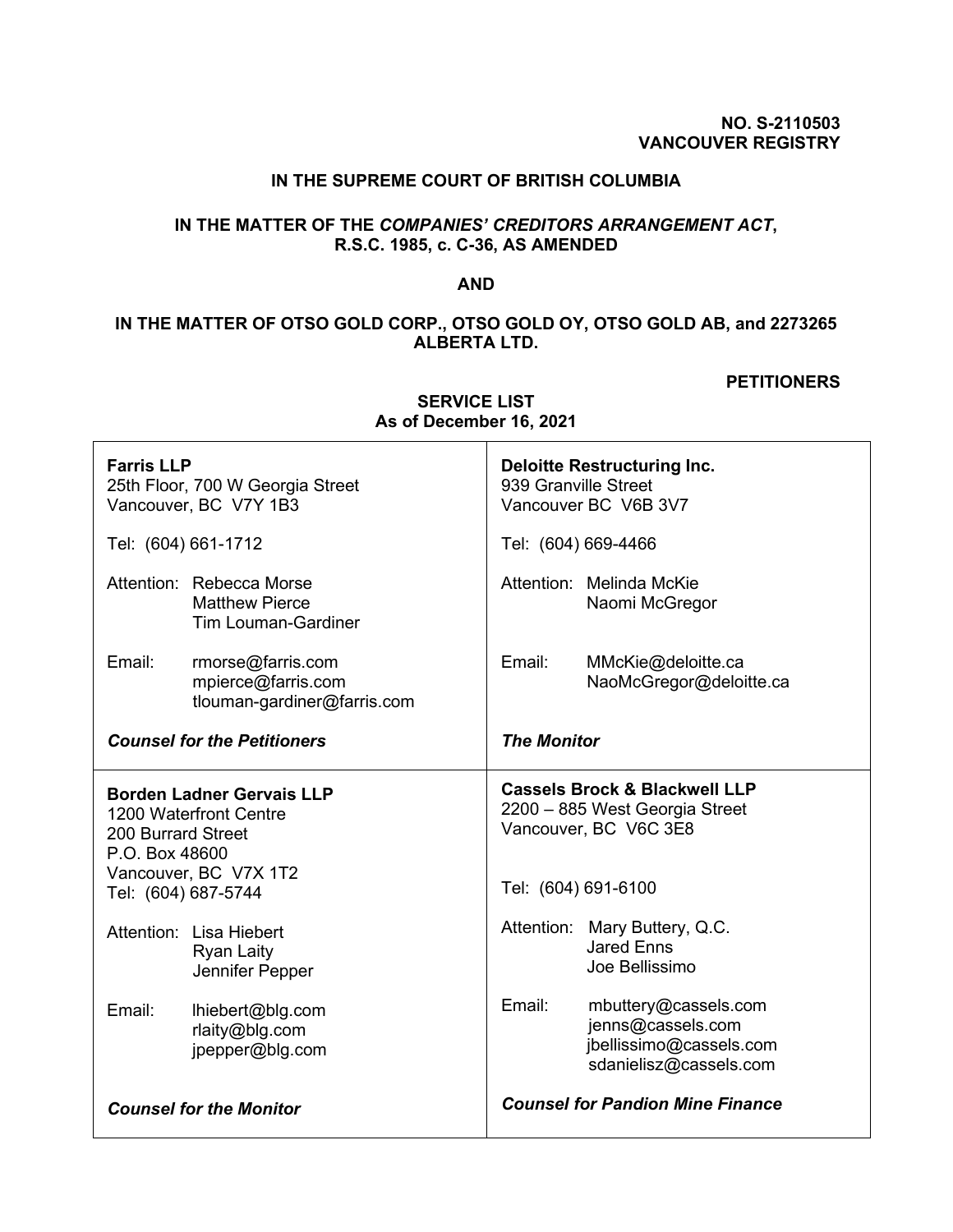| <b>Osler, Hoskin &amp; Harcourt LLP</b><br>100 King Street West<br>1 First Canadian Place<br>Suite 6200, P.O. Box 50<br>Toronto ON M5X 1B8<br>Tel: (416) 862-4908 | <b>McMillan LLP</b><br>1055 W Georgia Street<br><b>Suite 1500</b><br>PO Box 11117<br>Vancouver BC V6E 4N7<br>Tel: (236) 826-3022 |
|-------------------------------------------------------------------------------------------------------------------------------------------------------------------|----------------------------------------------------------------------------------------------------------------------------------|
| Attention:<br>Marc Wasserman<br>Kathryn Esaw<br>Justin Kanji                                                                                                      | Attention:<br><b>Vicki Tickle</b><br><b>Daniel Shouldice</b>                                                                     |
| Email:<br>MWasserman@osler.com<br>kesaw@osler.com<br>jkanji@osler.com                                                                                             | Email:<br>Vicki.Tickle@mcmillan.ca<br>Daniel.Shouldice@mcmillan.ca                                                               |
| <b>White &amp; Case LLP</b><br>1221 Avenue of the Americas<br>New York, NY,<br>USA 10020-1095<br>Tel: 1 (212) 819-8508, 1 (212) 819-8293                          | <b>Harris &amp; Company LLP</b><br>14th Floor, 550 Burrard Street<br>Vancouver, B C V6C 2B5<br>Tel: (778) 328 2548               |
| Attention:<br><b>Oliver Wright</b><br><b>Gabrielle Goodrow</b>                                                                                                    | Attention:<br>Hein Poulus, Q.C.                                                                                                  |
| Email:<br>oliver.wright@whitecase.com<br>gabrielle.goodrow@whitecase.com                                                                                          | Email:<br>hpoulus@harrisco.com                                                                                                   |
| <b>Counsel for Blackrock</b>                                                                                                                                      | <b>Counsel for Westech International Pty Ltd.</b><br>and Lionsbridge Capital Pty Ltd.                                            |
| <b>McEwan Cooper Dennis LLP</b><br>900-980 Howe Street<br>Vancouver, BC V6Z 0C8                                                                                   |                                                                                                                                  |
| Tel: (604) 283-7740                                                                                                                                               |                                                                                                                                  |
| Attention: Ken McEwan                                                                                                                                             |                                                                                                                                  |
| Email:<br>kmcewan@mcewanpartners.com                                                                                                                              |                                                                                                                                  |
| <b>Counsel for Brunswick Gold Ltd.</b>                                                                                                                            |                                                                                                                                  |